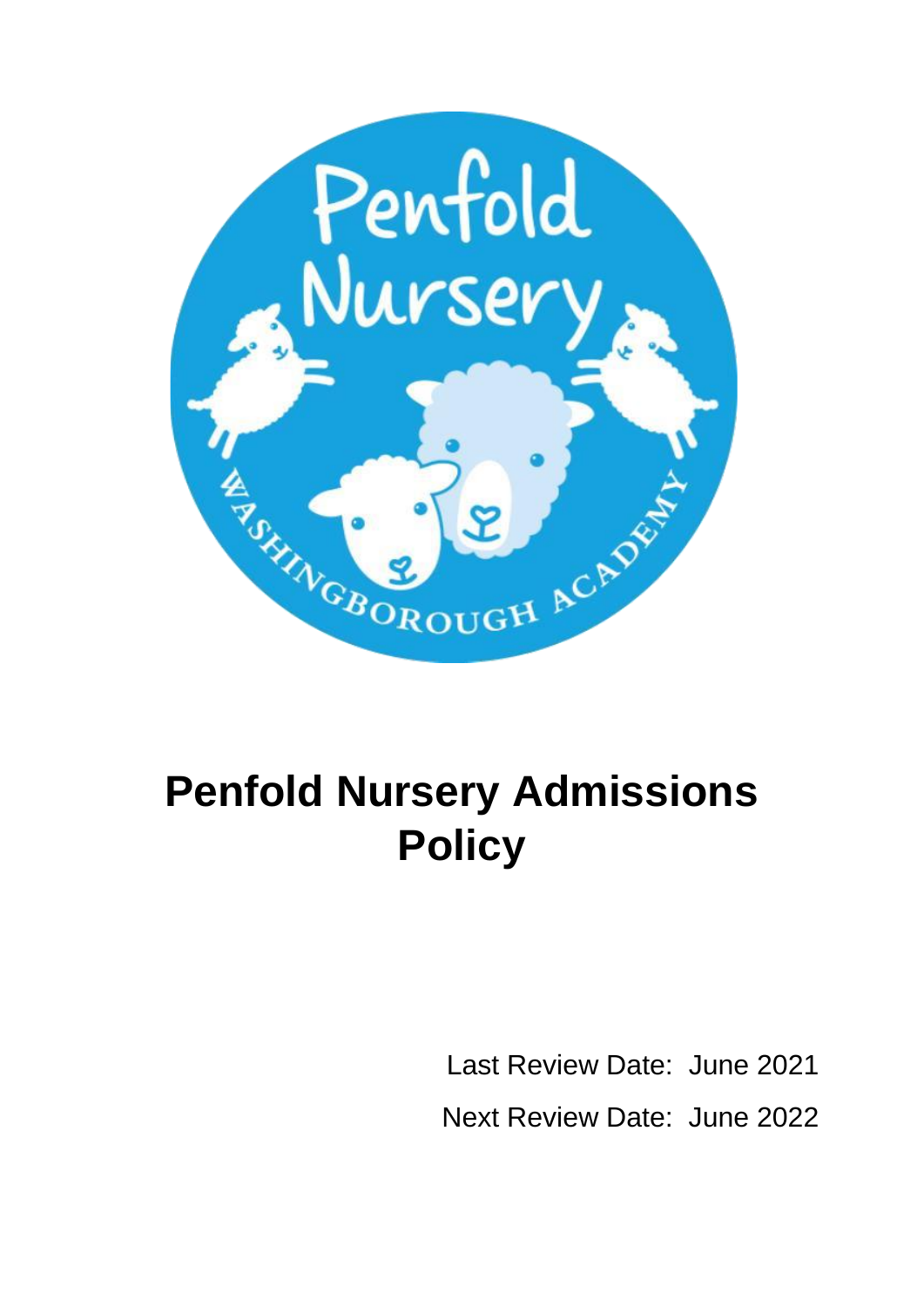

## **Penfold Nursery Admissions**

It is the intention of Penfold Nursery to make our provision accessible to children and families from all sections of the community. Our admissions policy operates within an equal opportunities framework and is regularly reviewed.

- We will ensure that the existence of Penfold Nursery is widely known in local communities
- Advertising notices will be placed in widely accessible places
- We will describe practices in terms which make it clear that all sections of the community are welcomed
- We will ensure that the description of the setting and its practices demonstrates how the setting enables children and/or parents with additional needs to take part in the activity of the setting
- We will monitor the gender and ethnic ethnicity of the individuals joining the group to monitor our intake and ensure it is representative of social diversity
- Children from the term after they turn the age of 3 will be admitted in accordance with our Ofsted Registration
- We will endeavour to be flexible regarding attendance to accommodate the needs of all families

EYE places will be offered in accordance with the Early Education and Childcare Statutory Guidance for Local Authorities June 2018.

Parents/carers must complete a registration form before their child can attend and sign consent for this information to be maintained by Penfold Nursery in line with the Data Protection Act 2018 and Ofsted Registration requirement under the 1989 Children Act.

### **Penfold Nursery Sessions**

Places will be delivered through the following sessions. The combination of sessions will reflect parental requests, if available, and will consist of any of the following:

- Morning sessions 3 hours from 8.40am to 11.40am and/or
- Afternoon sessions 3 hours from 12.10pm to 3:10pm and/or
- All day sessions of 8.40am to 3.10pm (term time only) (Funded hours not charged between 11.40am – 12.10pm)

If an all-day session is accessed this will use 6 hours of funding per day. The period between 11.40am – 12.10pm is provided free of charge. A range of freshly cooked hot dinners can be ordered (payable at £1.50 per day) which needs to be booked and paid for at least 48 hours in advance. Alternatively, your child can bring in a packed lunch, please refer to our food policy for healthy choices for lunchboxes.

Additional sessions, if available, outside the child's funding allocation are available if the sessions are not fully booked. The waiting list will be monitored and reviewed regularly.